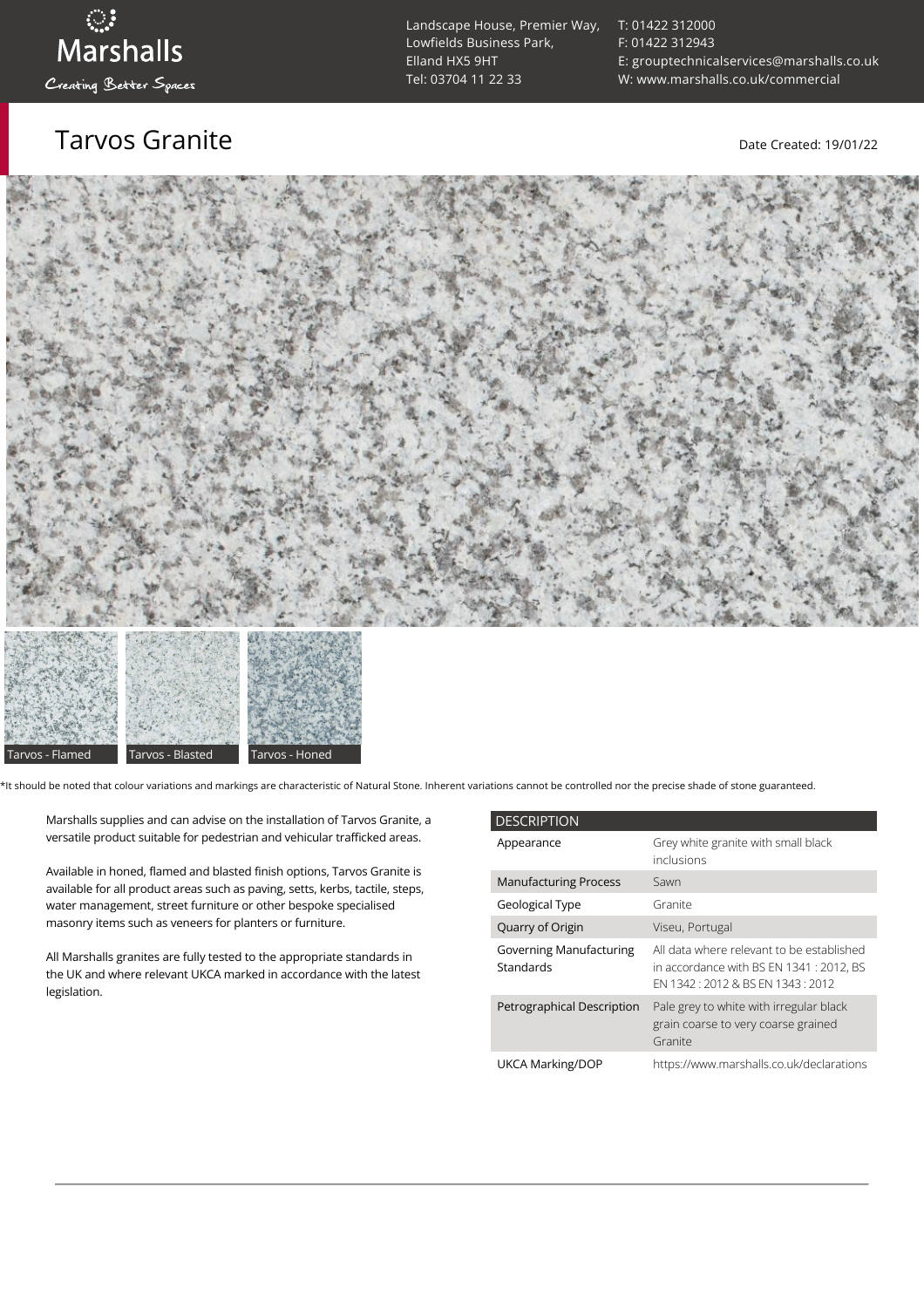PHYS

## Tarvos Granite **Date Created: 19/01/22**

| Landscape House, Premier Way, |
|-------------------------------|
| Lowfields Business Park.      |
| Elland HX5 9HT                |
| Tel: 03704 11 22 33           |

[T: 01422 312000](tel:01422%20312000) [F: 01422 312943](tel:01422%20312943) [E: grouptechnicalservices@marshalls.co.uk](mailto:grouptechnicalservices@marshalls.co.uk) [W: www.marshalls.co.uk/commercial](https://www.marshalls.co.uk/commercial)

UKCA Marked to BS EN 1341 Paving

| PHYSICAL PROPERTIES        |                                                        | <b>MANUFACTURING</b>       |  |
|----------------------------|--------------------------------------------------------|----------------------------|--|
| Work Dimensions (mm)       | 450 x 450 x 50                                         | <b>Materials Control</b>   |  |
|                            | 450 x 450 x 60                                         |                            |  |
|                            | 450 x 450 x 70                                         | SUSTAINABILITY             |  |
|                            | 900 x 450 x 50                                         | <b>ERI Score</b>           |  |
|                            | $900 \times 450 \times 60$                             |                            |  |
|                            | $900 \times 450 \times 70$                             |                            |  |
|                            | 600 x 600 x 50                                         |                            |  |
|                            | $600 \times 600 \times 60$                             | <b>FURTHER INFORMATION</b> |  |
|                            | 600 x 600 x 70                                         | Contact Us                 |  |
|                            | $900 \times 600 \times 50$                             |                            |  |
|                            | $900 \times 600 \times 60$                             |                            |  |
|                            | $900 \times 600 \times 70$                             |                            |  |
|                            | 200 x 100 x 50                                         |                            |  |
|                            | $200 \times 100 \times 60$                             |                            |  |
|                            | 200 x 100 x 70                                         |                            |  |
|                            | 300 x 100 x 50                                         |                            |  |
|                            | 300 x 100 x 60                                         |                            |  |
|                            | 300 x 100 x 70                                         |                            |  |
|                            | 300 x 150 x 50                                         |                            |  |
|                            | 300 x 150 x 60                                         |                            |  |
|                            | 300 x 150 x 70                                         |                            |  |
|                            | 300 x 200 x 50                                         |                            |  |
|                            | 300 x 200 x 60                                         |                            |  |
|                            | 300 x 200 x 70                                         |                            |  |
| Abrasion Resistance (mm)   | 16mm (Mean value to EN 14157:                          |                            |  |
|                            | $2004$ (Hev = 16.1mm))                                 |                            |  |
| Durability (Freeze-thaw)   | 15.4/15.1 MPa (Mean values to EN                       |                            |  |
|                            | 12371:2006)                                            |                            |  |
| <b>Material Density</b>    | 2571 kg/m <sup>3</sup> (Mean value to EN               |                            |  |
|                            | 1936:2006)                                             |                            |  |
| Open Porosity (%)          | 0.94% (Mean value to EN 1936:                          |                            |  |
|                            | 2006)                                                  |                            |  |
| Compressive Strength (MPa) | 65 MPa (Mean value to EN 1926:<br>2006 (Lev = 56 Mpa)) |                            |  |
| Water Absorption (%)       | 1.14% (Mean value to EN 13755:                         |                            |  |
|                            |                                                        |                            |  |

Cluster Score: 3.6 For technical information on the design,

Our Score: 4.2

| specification and construction when  |
|--------------------------------------|
| utilising the product, contact Group |
| Technical Services on 0370 411 2233  |
|                                      |

### TEXTURE SPECIFIC PROPERTIES

|                                     | Honed | Flamed | Blasted |
|-------------------------------------|-------|--------|---------|
| Light Reflectance Value<br>(LRV)    | 38.84 | 33.58  | 46.81   |
| Surface Roughness<br>$(Rz-µm)$      | 19    | 33     | >75     |
| Slip Resistance<br>(BS 14231) (Dry) | 65    | 95     | 98      |
| Slip Resistance<br>(BS 14231) (Wet) | 49.8  | 73     | 76      |

Transverse/FlexuralSplit/Breaking 14.4 MPa (Mean value to EN 12372

2002 (Hev = 1.54%))

: 2006 (Lev =11.18MPa))